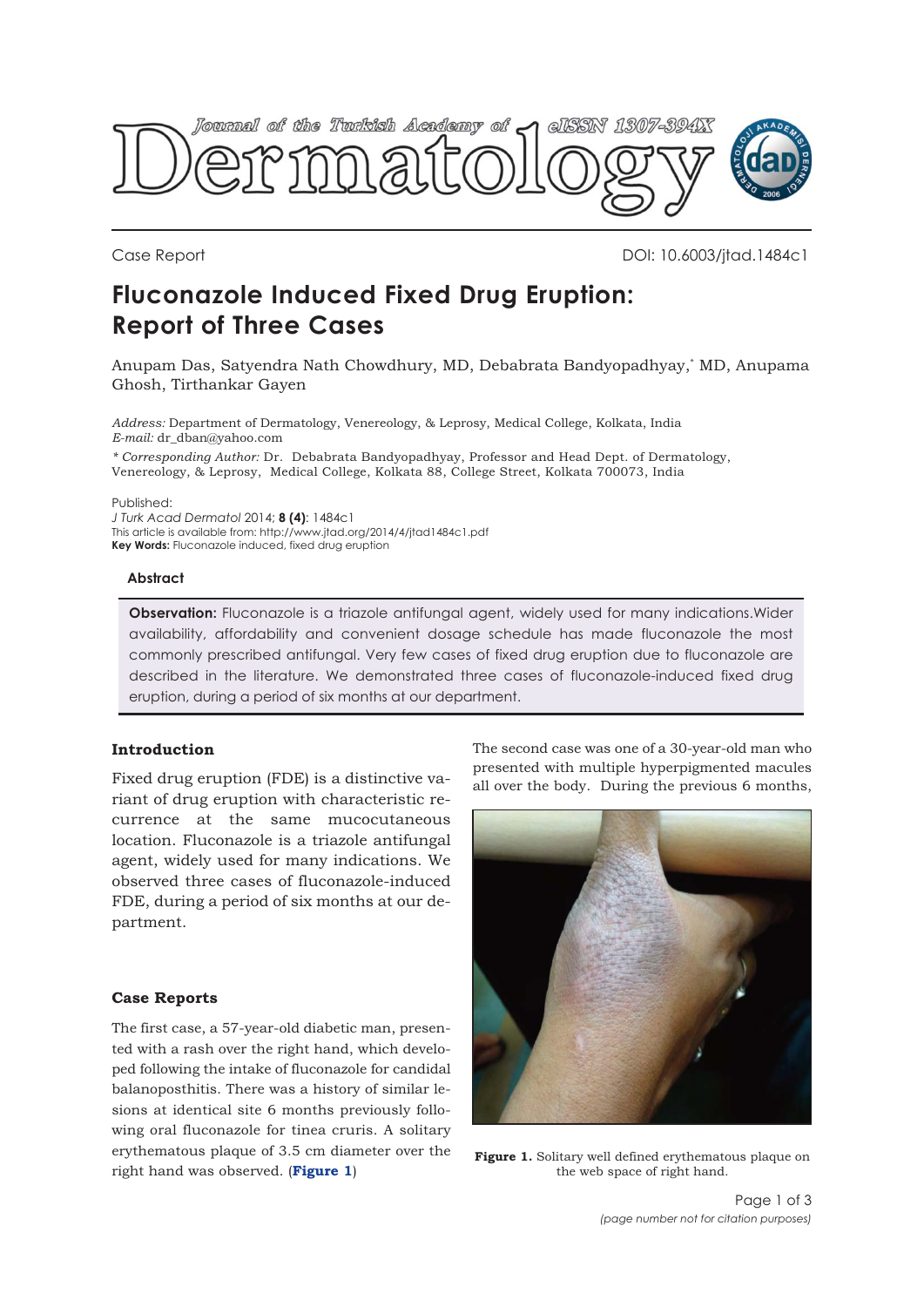*J Turk Acad Dermato*l 2014; **8(4)**: 1484c1. http://www.jtad.org/2014/4/jtad1484c1.pdf



**Figure 2.** Multiple hyperpigmented patches on the trunk. (Case 2)

he had two attacks of burning reddish eruptions over identical sites, the last episode occurred one month ago. On both the occasions, he had taken fluconazole on the advice of his family physician for unspecified skin rash. Multiple hyperpigmented macules were seen over the trunk, upper extremities, proximal parts of lower extremities and genitalia (**Figure 2 and 3**).

A skin biopsy was performed, showing basal layer degeneration, pigment incontinence and dermal melanophages. The third patient was a 35-year-old man who had a painful eruption on his penis for three days. On the day before the symptoms started, he had self-medicated with a single dose of fluconazole (150mg) for groin itch. Examination revealed erosive lesions on gland penis on the background of hyperpigmentation similar lesions on the inner surface of prepuce covered with purulent exudates (**[Figure 4](#page-2-0)**). He had one similar attack four months ago after taking fluconazole for tinea cruris; the lesion healed with macular hyperpigmentation.

All the three patients had history of eruptions recurring at the same sites following oral fluconazole monotherapy. In all the cases, causality assessment using WHO-Uppsala monitoring centre (UMC) criteria and Naranjo's Scales labelled the reactions as "probable" (Naranjo's score = 7) relationship between the drug and development of FDE.

Drug challenge test for confirmation of diagnosis was not done owing to obvious ethical reasons.

### **Discussion**

The drugs most frequently associated with FDE are sulfonamides, NSAIDs (in particular, phenazone derivatives), fluoroquinolones, [**1**]



**Figure 3.** Multiple hyperpigmented patches on the lower abdomen, hands and genitalia. (Case 2)

barbiturates, tetracyclines and carbamazepine. Fluconazole, a very popular drug for fungal infections, is emerging as a new culprit in the causality of FDE. Very few cases of FDE due to fluconazole are described in the literature [**2, [3](#page-2-0), [4, 5, 6](#page-2-0), [7](#page-2-0)**]. It is administered episodically, and symptoms begin and resolve without a pinpoint diagnosis. Since fluconazole is not among the more frequent and wellknown offenders, the drug is rarely suspected as causative in FDE resulting in misdiagnosis and recurrence.

The relative frequency of a drug as a culprit causing FDE depends on the prevailing prescribing pattern. Sulfonamides and tetracyclines have been relegated by quinolones and nitroimidazoles as the common offenders in recent times. Wider availability, affordability and convenient dosage schedule has made fluconazole the most commonly prescribed antifungal. It is often used, particularly by non-dermatologists, for any trivial rash with a presumed diagnosis of fungal infection. Thus, we can expect more cases of fluconazole-induced FDE in future. Cross reactivity with other azoles antifungal in causing FDE, although unreported, remains a distinct possibility and should be kept in mind while prescribing an alternate antifungal.

#### **References**

- 1. Ada S, Yılmaz S. Ciprofloxacin-induced generalized bullous fixed drug eruption. Indian J Dermatol Venereol Leprol 2008;74:511-512. PMID: 19052425
- 2. Benedix F, Schilling M, Schaller M, Röcken M, Biedermann T. A young woman with recurrent vesicles